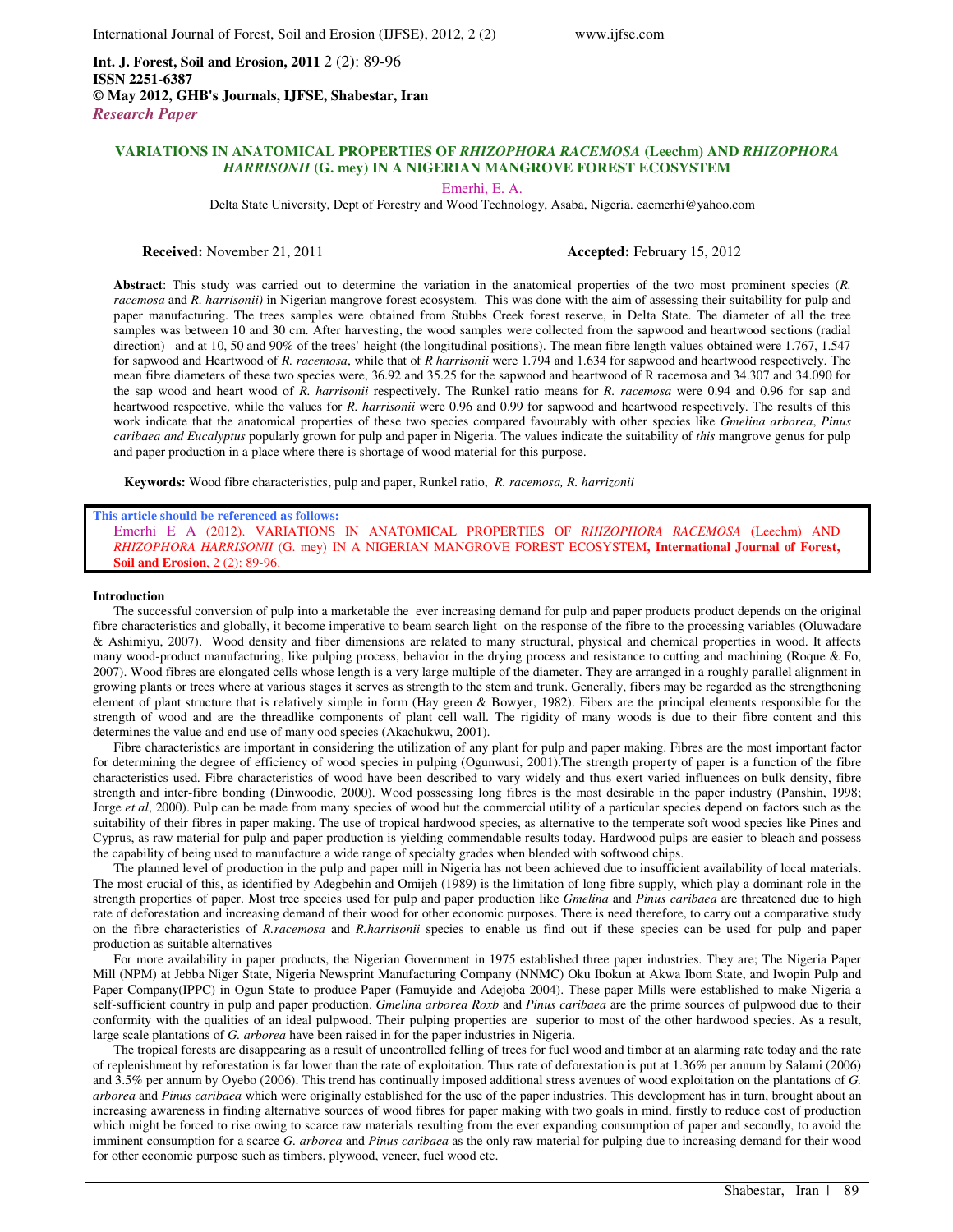*R. racemosa* and *R. harrisonii* are important indigenous mangrove species in Nigeria and not much of study had been done on the anatomical properties of these species. These properties determine the strength and quality of paper that can be produced from their wood. It is therefore important to characterize and assess the quality of the fibre from these species to ascertain their suitability for paper making. This will go a long way to increase their utilization and there can be substantial saving in foreign exchange that could arise from reduced importation of species with long fibres. If there is focus on the use of indigenous hardwood species for the production of pulp and paper, there could be reduction on the nation's dependency on importation of raw materials for paper production. This could also lead to the realization of economic stability.

Wood has been used for centuries for several purposes such as house construction, furniture making, bridge building, telegraph and electrical poles,. It is an organic material, a natural composite of cellulose fibres (which are strong in tension) embedded in a matrix of lignin which resists compression. Paper is a web of pulp fibres derived from wood or other plants from which lignin and other non-cellulose components are separated when cooked with chemicals at high temperature. The scarcity of softwood fibre produced locally for the pulp and paper industry has resulted in the need to search for alternative fibre sources. Though softwood plays a very important role in the production of high quality pulp and paper, it is unlikely that they could satisfy the future requirements for paper and pulp all over the world and in particular Nigeria with the increasing demand for paper products.

There are three major genera, namely; Rhizophora, Avicenia and Laguncularia in the tropical mangrove ecosystem of the Niger Delta area, Nigeria (Adegbehin & Nwaigbo, 1992). The two species investigated in this study belonged to the genus Rhizophora which is the most important and abundant of the three genera in the ecosystem (Adekanmbi & Ogundipe, 2009). There are three species in the genus, namely *Rhizophora racemosa, R.harrisonii* and *R. mangle. Rhizophora racemosa* is the commonest and largest of the *Rhizophoracea* family. *Rhizophora* trees, sometimes collectively called true mangrove species, are generally found in inter tidal areas, which are inundated daily by saline water, they exhibit a number of adaptation to this environment including stilt roots that elevates the plants above the water allowing them to respires oxygen even while their lower roots are submerged and a cytological molecular "Pump" mechanism that allows them to remove excess salts from their cells. Their seedlings grow rapidly to avoid being submerged at high tide. They can grow by 60cm in the first year (Akpofure and Ekeke, 1995) and they are often used to replant mangroves either for conservation or as part of forest management to produce timber for different purpose such as construction or charcoal production. It colonizes the mud on the outer most fringe of vegetation between high and low tide, the species inhibit the borders of river deltas, estuaries and lagoons. The wood is reddish very hard of close texture, brittle and gummy, While *Rhizophora harrisonii* is inhabits the middle belt of the mangrove forest zone,

#### **Anatomical characteristics of wood**

Anatomical characteristics form the basis for wood utilization in pulp and paper making industry. The properties of paper depend on the fibre properties, anatomy and method of separation of the fibres. Fibre characteristics that influence the quality of paper are: length, fibre diameter, fibre lumen width, fibre cell wall thickness, runkel ratio, Co-efficient flexibility and the relative fibre length (Frimpong-Mensah, 1992). The fibre length is the number of bonding sites that is available on an individual fibre to form an interwoven network of fibres. It is measured from one end to another end. Long fibre lengths are preferable for manufacture of paper. Long fibres give a more open and less uniform sheet structure. Fibre length influences the tearing strength of paper. The higher the fibre length, the greater the resistance of the paper to tearing (Oluwadare & Ashimiyu, 2007). Fibre diameter is the diameter of fibre measured from side to side end (Jang et al, 2002) and it is usually measured across the fibre length. The fibre lumen width is the diameter of the internal cavity. It is the distance between the inside diameter and the outer cavity. It is measured in a transverse direction. Fibre lumen width affects the beating of pulp. The larger the fibre lumen width, the better will be the beating of pulp because of the penetration of liquids into empty spaces of the fibres. Fibre cell wall thickness is the thickness of the cell wall which is determined by the age of the tree. Its proportion varies in trees. It was reported that matured wood are thick walled while juvenile wood fibres are thin walled (Gbadamosi, 2001). Thick wall fibres adversely affect the bursting strength, tensile strength and folding endurance of paper. The paper manufactured from thick walled fibres will be bulky, coarse surface and contain a large amount of void volume. So, paper with thin walled fibre will be dense and well formed.

The runkel ratio is the ratio of fibre cell wall thickness to its lumen that determines the suitability of a fibrous material for pulp and paper production. If a wood species has a high runkel ratio, its fibre will be stiff and less flexible and poor bonding ability. High runkel ratio fibres produce bulkier paper than fibres with low runkel ratio. For any wood species to be of good quality for pulp and paper production, its runkel ratio must be  $\leq 1$  (Kpikpi, 1992). The co-efficient of flexibility, usually expressed in percentage, is derived from the ratio of lumen width to its fibre diameter. Co-efficient of flexibility gives the bonding strength of individual fibre and by extension the tensile strength and bursting properties. Relative fibre length is the ratio of the Fibre length to its diameter; it gives the tearing resistance of a paper.

Nigerian paper and pulp manufacturing sub-sector of the economy, especially in the last three decades, has not been at its best. The failure of this sector, which was caused in part by a number of factors, has inflicted colossal losses on the economy on Nigeria (RMRDC, 2003). Huge amount will be saved, if only the major operating firms in the sub-sector are revived. The industry's revamp would however, require a combination of infrastructural improvement, power sector reactivation, availability of local raw material resources, and a programmed institution of well tailored and well backed up policies. The objectives of this study therefore are to determine the anatomical properties of two mangrove tree species (*R.racemosa* and *R.harrisonii)* in order to assess their suitability for pulp and paper production.

#### **Materials and Method**

#### **Study Area**

The wood samples were collected from Sapele local government Area, in Stubb creek forest reserve in Delta state. The area is located in the Delta State central senatorial district and it is in the tropical rain forest zone. It has a temperature range of  $32.3^{\circ}$ C with rainfall range of 1400mm to 1749.3mm per annum. Rainy Season is between April and October. Stubb Creek forest reserve lies between latitude 08<sup>0</sup> 14N and longitude 08<sup>0</sup> 45E of the equator.

#### **Method of Collection**

Wood samples of *R.racemosa* and *R.harrisonii* were collected from felled logs. The felling was done with power chain saw. The diameter of the logs ranged from 10 – 40cm. Wood sample collections were done according to the practice in pulp and paper industries where mixed population of trees and branches of different ages are harvested for pulping rather than those of a particular age. Wood samples were taken by cutting three discs along the bole of the tree, one at the breast height (about 1.4m from the butt), one at the middle and the other below the crown. From each of these three discs, two portions from the heart wood and sapwood were collected with hand saw.

#### **Experimental Procedure**

The wood silver of 1cm x 1cm were obtained from the wood sample with the aid of knife and placed inside test tubes containing a mixture of equal volumes of acetic acid and hydrogen peroxide in a ratio of 1:1 according to Oluwadare, (1998) and Oluwadare & Ashimiyu 2007). The test tubes were properly labeled according to the wood positions from where they were cut. Hydrogen peroxide was used as an oxidizing agent to bleach the wood silvers completely to white and the acetic acid served as the cooking medium that softened the fibres. The test tubes containing the various samples were oven-dried for four hours at a temperature of  $80^{\circ}$  C to macerate. This allowed the lignin and hemicellulose to dissolve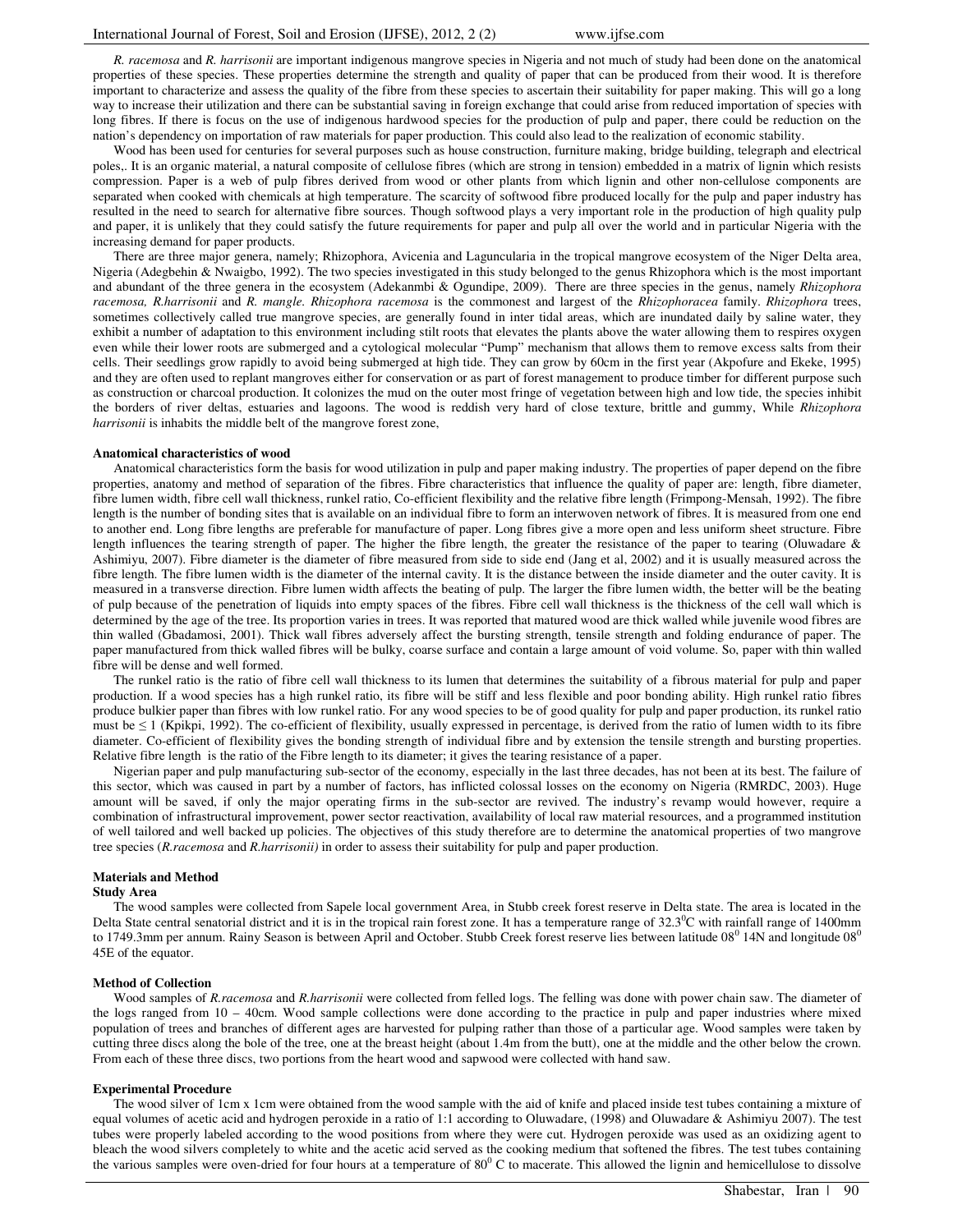leaving only the cellulose fibres. The samples were then separated into into individual fibre after washing with distil water to remove the chemicals. Slides for microscopic view were prepared from the defiberized fibres. The dimension of the fibres were determined with the use of Rheichert Visopan Microscope with magnification of 10x and eye piece of 8x from and twenty-five randomly selected fibres and their length, diameter, lumen width, and cellwall thickness were obtained. These were used to derive the morphological indices; runkel ratio,coefficient flexibility, relative fibre length of the fibres.

The cell wall thickness was obtained with the formula:<br> $FD - LU$ Cell wall thickness  $=\frac{12}{2}$ Where:  $FD =$  Fibre diameter and  $LU =$  Lumen width The Runkel ratio was obtained with a mathematical expression:  $2CW$  $RR =$ 2 Where,  $RR =$  Runkel Ratio,  $CW =$  Cell Wall Thickness and LU  $=$  Lumen width The Co-efficient flexibility was obtained as: CF  $=\frac{LU}{FD}x100$ Where,  $CF = Co\text{-efficient}$  Flexibility,  $LW = Lumen$  width and  $FD = Fibre$  diameter The Relative fibre length was also obtained:<br>RFL  $=$   $\frac{FL}{FD}$ RFL Where,  $RL = Relative$  Fibre Length,  $FL =$  Fibre Length and  $FD =$  Fibre diameter

## **Data Analysis**

The statistical design used was the four-factor  $(2 \times 2 \times 3)$  factorial experiment, arranged in completely randomized design. This was adopted for each of the anatomical properties. Each data was made up of six replicates i.e. the number of wood samples for each analysis. Where significant differences were observed, mean separation was done using the Duncan Multiple Range Test (DMRT). All analyses were carried out with SPSS computer software (SPSS, 2003).

#### Results and Discussion

The anatomical properties of the two Rhizopha species of the tropical mangrove forest ecosystem obtained in this study reveal that they are suitable as raw material for pulp and paper production in Nigeria. The results of the four-factor factorial shown by the analysis of variance table (Table 1) indicated a non significant difference in the mean fibre length and cell wall thickness of the two species. But there was significant difference in fibre diameter and lumen width of the species. The results also revealed that there were no significant differences in all the measured variables (fibre length, fibre diameter, lumen width and cell wall thickness) of the wood samples from the base, middle and top positions for the two species and also the sapwood and the heartwood. However, there was a difference in fibre length of the sapwood and heartwood. From this ANOVA table, there were no significant differences in the levels of interaction for the variables. This is an indication that there are variations in fibre properties of wood in both longitudinal and radial positions of these tree species. These variations played significant roles in the strength and mechanical properties of wood for different uses. This supports the report of Zobel and Van Buijtenen (1989) that variations in wood density and fiber dimensions are present in trees in the radial and longitudinal direction and within the annual rings. These variations may be due to genetic, physiological or silvicultural treatments (Muller-Landau, 2004).

| Table 1: Analysis of Variance for Fibre dimensions (Fibre length, fibre diameter, lumen width and cell wall thickness) of the two species of |  |  |  |  |
|----------------------------------------------------------------------------------------------------------------------------------------------|--|--|--|--|
| Rizophora in Mangrove region of Delta state, Nigeria                                                                                         |  |  |  |  |

| Source of variation            | df | Fibre         | Fibre              | Lumen           | Cell Wall          | $F -$     |
|--------------------------------|----|---------------|--------------------|-----------------|--------------------|-----------|
|                                |    | Length $(mm)$ | Diameter           | Width $(\mu m)$ | Thickness          | tabulated |
|                                |    |               | $(\mu m)$          |                 | $(\mu m)$          |           |
| <b>Species</b>                 |    | 2.29ns        | $8.24*$            | 8.83*           | 0.50ns             | 4.26      |
| Height                         | 2  | 1.13ns        | 1.15ns             | 1.38ns          | 1.50 <sub>ns</sub> | 3.40      |
| Radial Position                |    | $25.69*$      | $3.35$ ns          | $3.89$ ns       | 0.15ns             | 4.26      |
| Species*Height                 | 2  | $0.14$ ns     | 1.62ns             | $0.46$ ns       | 0.82ns             | 3.40      |
| Species*Radial Position        |    | $0.26$ ns     | $0.87$ ns          | $0.38$ ns       | $0.31$ ns          | 4.26      |
| Radial Position*Height         | 2  | $0.45$ ns     | $0.99$ ns          | 0.53ns          | $0.50$ ns          | 3.40      |
| Species*Radial Position*Height | 2  | 2.26ns        | 3.00 <sub>ns</sub> | $0.26$ ns       | 2.58 <sub>ns</sub> | 3.40      |
| Error                          | 24 |               |                    |                 |                    |           |
| Total                          | 35 |               |                    |                 |                    |           |

\*significant at  $(p < 0.05)$  probability level or Calculated F-ratio  $>$  F-table

ns = not significant at  $(p < 0.05)$  probability level or Calculated F-ratio  $\lt$  F-table

#### **Fibre length (mm)**

The mean values of fibre length obtained in the longitudinal positions as shown in Table 2 ranged from 1.62 for the top, to 1.65 for base and 1.700mm for middle for *R. racemosa*, In *R. harizonii*, the fibre length for ranged between 1.68 and 1.74 with the mean highest value in the At the radial position the mean fibre length was 1.767 for sapwood and 1.547 for the heartwood in *R. racemosa*, while the values for radial positions for *R. harizonii* were 1.794 and 1.634 for sapwood and heartwood respectively. The results showed that wood fibre length is higher for the middle portion of the wood than for the base and top for both species. In addition, the general pattern for both species in the radial direction is that the sapwood had higher fibre length than the heartwood The fibre length of these two mangrove species is within the range of 1.65 and 2.33 obtained for a 25-year old Teak in south east Nigeria (Izekor & Fuwape, 2011), 0.75 and 1.75 for 10 – 12 year old stands of Gmelina in Costa Rica (Roque & Fo, 2007) and similar to the recent mean value (1.75mm) for Gmelina in Nigeria (Ogunkunle 2010). Generally, the fibre length of the species is lower than what was reported for the tropical Pines (3.32 for *Pinus caribaea*: Ajala, 1997 and 3.80 – 4.40 for *Pinus patula* : PPI, 2011). *Gmelina* and *Pines* are acclaimed fast growing exotic species for pulp and paper production. The fibre length of these species is higher than the mean values of between 0.84 and 1.14 reported by Migneault *et al*.(2008) for Salix species in Argentina, 0.9 and1.0 for Eucalyptus spp (PPR&I, 2011) and 0.91 and 1.11mm of Ishiguri *et al* (2007) for *Paraserianthes falcataria* in Indonesia.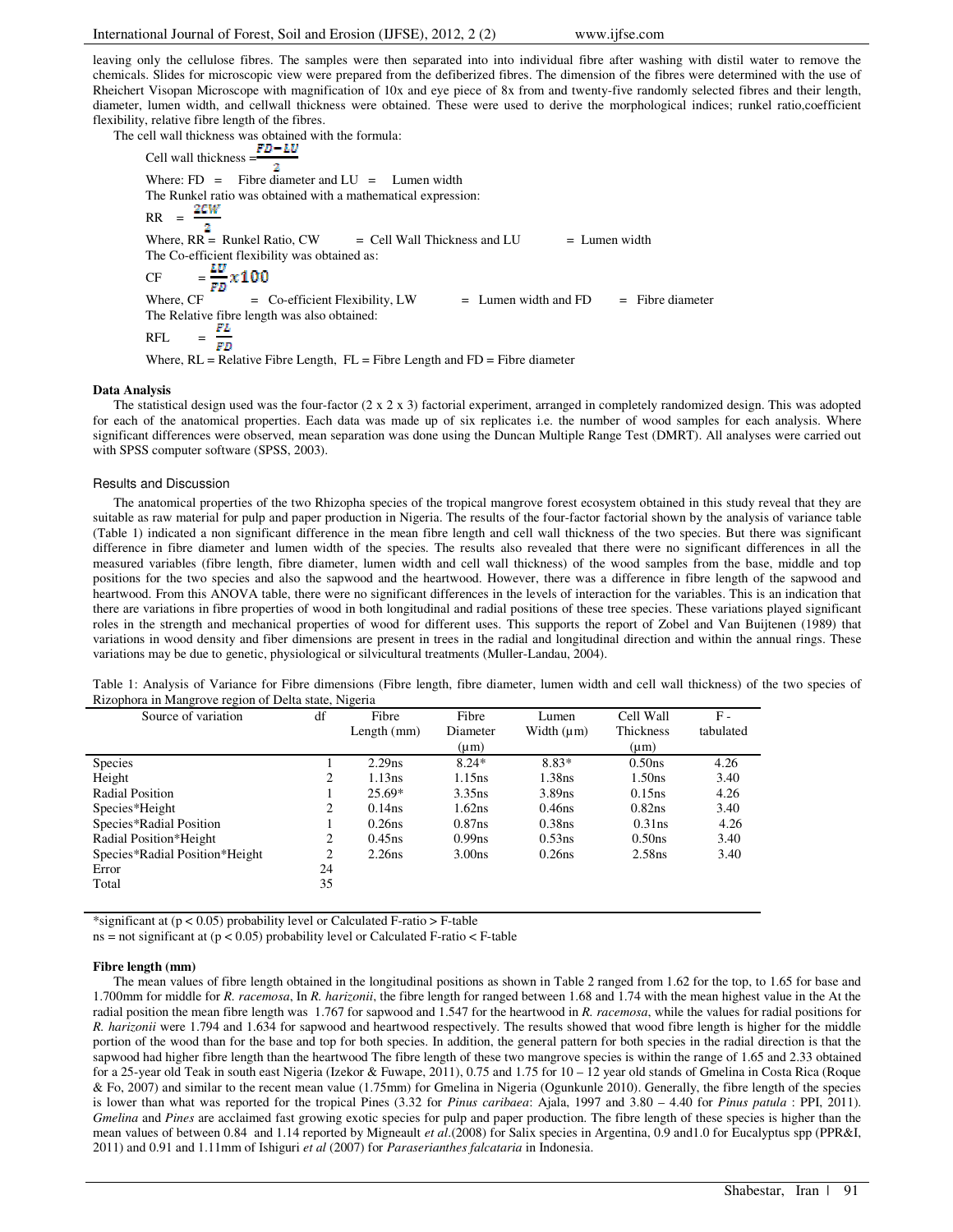Fibre Diameter (µm)

Lumen Width  $(\mu m)$ 

 $(\mu m)$ 

*R.racemosa* Cell Wall Thickness

Heartwood 1.58 1.748 1.575 1.634

Mean 1.738 1.743 1.675 1.719 Sapwood 37.29 38.058 35.413 36.92 Heartwood 36.117 35.413 34.224 35.251

Mean 36.708 36.755 34.929 36.085

Mean 34.247 33.749 34.485 34.245

Mean 18.89 19.68 18.197 18.922

Sapwood 17.685 17.706 18.197 17.863 Heartwood 17.365 17.813 16.533 17.237

Mean 17.525 17.759 17.365 17.55 Sapwood 9.013 8.853 8.234 8.7 Heartwood 8.8 8.202 8.394 8.465

Mean 8.906 8.527 8.314 8.582

Mean 8.861 8.739 8.287 9.445

Sapwood 8.8 8.902 8.394 8.465 Heartwood 8.522 8.576 8.181 8.426

Sapwood 19.264 20.352 18.944 19.52 Heartwood 18.517 19.008 17.45 18.325

Sapwood 35.285 32.533 36.074 34.307 Heartwood 34.41 34.965 32.896 34.09

|                | Table 2: Fibre length, Fibre diameter, lumen width and cell wall thickness of the two species of Rhizophora in the study area. |                        |              |                |         |                   |  |  |  |
|----------------|--------------------------------------------------------------------------------------------------------------------------------|------------------------|--------------|----------------|---------|-------------------|--|--|--|
| <b>Species</b> | <b>Wood Properties</b>                                                                                                         | <b>Radial Position</b> |              |                |         |                   |  |  |  |
|                |                                                                                                                                |                        |              |                |         |                   |  |  |  |
|                |                                                                                                                                |                        | Base- $10\%$ | Middle- $50\%$ | Top-90% | Pooled<br>Mean(%) |  |  |  |
| R. racemosa    | Fibre Length (mm)                                                                                                              | Sapwood                | 1.741        | 1.844          | 1.717   | 1.767             |  |  |  |
|                |                                                                                                                                | Heartwood              | 1.563        | 1.556          | 1.52    | 1.547             |  |  |  |
|                |                                                                                                                                | Mean                   | 1.652        | 1.7            | 1.618   | 1.657             |  |  |  |
| R. harrisonii  |                                                                                                                                | Sapwood                | 1.897        | 1.739          | 1.776   | 1.794             |  |  |  |

In comparison with tropical hardwood species, the mean value in this study is higher than what were reported by Awaku (1994) for some indigenous hardwood species of tropical rainforest ecosystem. His values and the species of are *Strombosia glaucescen*, 1.57, *Terminalia ivorensis*, 1.20, *Musanga cercropioides*, 1.39, *Trip1ochiton scleroxylon*, 1.30 and *Pycnanthus angolensis*, 1.40. It is alos higher than the values of Ogunkunle (2010) for 12 Ficus species that ranged between 0.99 and 1.33mm. Izokor and Fuwape (2011) reported a decrease in fibre length from the base to the top, but in this study, an increase in fibre length was from base to the top was discovered. But the study corroborated their findings of an increase in fibre length from inner wood (heartwood) to outer wood (sapwood). The inconsistency in fibre length in the longitudinal direction also agreed with the studies of Ogunsile and Uwajeh (2009) and DeBell *et al* (2002). The inconsistency in fibre length from the base to the top and its corresponding increase from heartwood to sapwood observed in this study had earlier been reported in the wood of *Populus* stems *(*De Bell *et.al* 2002*).* The differences in fibre length associated with increase in height could be mainly due to the differences in the juvenile and mature wood as juvenile wood is expected to increase with an increase in height. Fibre length and distribution has been reported to play important roles in the processing and mechanical performance of fiber-based products such as paper and fiberboard (Migneault *et al*., 2008). They also claimed that both wood density and fibre length will determine whether the quality of a raw material is suitable for a specific use in the paper industry or not because of its impacts on paper characteristics, such as strength, optical properties and surface quality. For pulp and paper production, species with higher lengths are preferred since a better fibre net will be achieved, resulting in a paper with high resistance. This is the reason why fibres longer than 1mm (as obtained in this study) are preferred for pulp and paper manufacturing (Monteoliva *et al*., 2002, 2005).

## **Fibre diameter (µm)**

*R.racemosa* 

*R. harrisonii* 

*R.racemosa* 

*R. harrisonii* 

*R. harrisonii* 

The results of the fibre diameter as presented in Table 2 show the same trend with fibre length for these important mangrove species. For, R. racemosa, the fibre diameter ranged between 34.22 and 38.06. However, the highest mean value (36.76) was obtained at the middle position, followed by 36.71 at the base of the tree and the least (34.93) was from wood samples collected at the top. At the radial position of the wood samples, the mean fibre diameter for the sapwood of R. racemosa (36.92) is higher than the heartwood (35.25), though there was no significant difference. This indicates that both sapwood and heartwood of the species are suitable for pulp production. In the second species, its fibre diameter was between 32.53 and 36.07, with a general mean of 34.25 (Table 2). The highest mean diameter (34.49) was from wood samples at top of the trees. This is closely followed by 34.25 from the base and the least, 33.75 from the middle. In the radial direction, the sapwood had a higher but not significant average fibre diameter of 34.31than the heartwood (34.09). Izekor and Fuwape (2011) reported a decrease in fibre diameter from the base to the top and an increase from the inner wood to outer wood for Teak stands. Even though the increase observed in the longitudinal direction in this study did not follow a specific trend, which could be attributed to the uneven pattern of tree growth in the natural forest, it corroborated the findings of Izekor and Fuwape (2011) on the increase of fibre diameter from inner to outer wood. The Increase in fiber diameter was reported to be associated with the many molecular and physiological changes that occur in the vascular cambium as well as the increase in wood cell walls during the tree growing processes (Plomion *et al*, 2001 and Roger *et al*, 2007). The mean fibre diameter of these two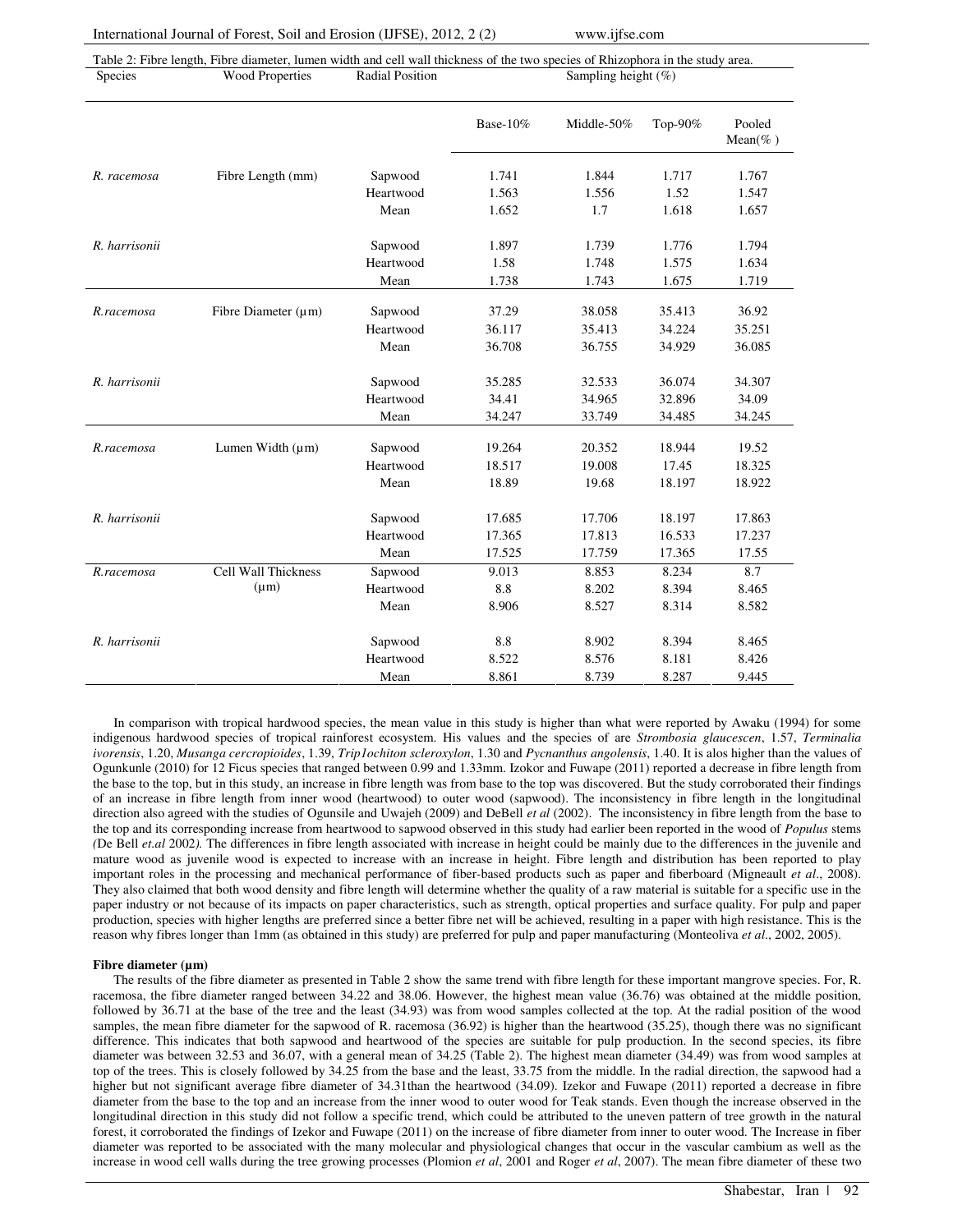indigenous species is higher than what was reported for teak in Nigeria (32.83; Izekor & Fuwape, 2011), *Gmelina arborea* in Costa Rica(18.5 – 27.5; Voque & Fo , 2007), *Gmelina* in Nigeria (23.57: Ogunkunle, 2010), *Paraserianthes falcataria* in Indonesia (15.4 – 21.20; Ishiguri et al., 2009), ), Eucalyptus spp (14.0-16.0; PPR&I, 2011) and *Leucoena leucocephala* (15.67; Oluwadare & Ashimiyu 2007). The fibre diameter of *Pinus patula* (36.0 – 40.0; PPR&I, 2011) is higher than the two species. For comparison with tropical hard wood species, it is higher than the range of 18.69 – 28.93 reported for 12 species of Ficus (Ogunkunle, 2010). Based on the results of the fibre diameter, it shows that these species are suitable for pulp and paper production.

## **Fibre lumen width (µm)**

The mean value of the fibre lumen width for R. racemosa ranged from 18.20 – 19.68. Although there was no difference in lumen width according to the sample position, the highest was found to exist at the middle position of the samples while the least value was at the top position. The pooled mean width therefore is 18.92. In the radial direction, the width is higher for the sapwood (19.52) than in the heart wood (18.33). This followed the same pattern with other anatomical characteristics. A mean that varied between 17.36 and 17.76 were obtained for fbre lumen with in *R. harrisonii*. Also in this species, a highest value (17.76) was obtained from the samples that were taken at the middle and the least for sample from the top. The sapwood also had a mean width that is higher than the heartwood. The mean values are 17.86 and 18.33 for sapwood and heartwood respectively. Generally, the variation in lumen width in both at the radial and longitudinal directions for the two species could be attributed to the increase in cell size and physiological development of the wood as the tree grows in girth. Roger *et al* (2007) reported a positive relationship in lumen width and cambium age in their study. It was also observed that fibre lumen width decreased from outer wood to inner wood. The average fibre width of this study is higher than 15.94 reported by Izekor & Fuwape (2011) for Teak and 17.42 reported by Ogunkunle (2010) for Gmelina, within the range (14,80 -20.99) reported for ficus species, 9.87 reported for *Lecaena leucocephala* and 13.0 reported for Gmelina by Ajala (1997). In addition, the lumen width is also greater than the range  $(2.47 - 4.94)$  with a mean of 3.31 reported for some indigenous hardwood species in the tropical rainforest ecosystem (Awuku, 1994).The lumen compared favorably with the species prominent in pulp and paper manufacturing.

## **Cell wall thickness** (µm)

 The thickness of the cell wall of these species ranged from 8.31 and 8.91 with a mean value of 8.58 along the sample height for *R. racemosa*. The thickness for the sapwood of this species is 8.70 while it is 8.47 for the heartwood. Highest thickest of the cell walls was observed at the base position while the least was at top. For *R. harrisonii*, the thickness ranged from 8.86 to 8.29 ith a pooled mean of 8.45 along the height. The value for the sapwood (8.47) is also higher than heartwood (8.43) like other properties. Even though the mean value of these species is higher than what were reported for *Gmelina* (2.82) and *Ficus* species (1.94 – 4.99) by Oguntoke (2010), *Leucaena* (2.90) by Oluwadare & Ashimiyu (2010) and Teak by Izekor & Fuwape (2011), it is within the range (5.0 – 10.0) reported for Pine, a reputed long fibre pulp species by PPR&I (2011). The thicker cell walls of these species could be a setback to the production of good quality paper, but comparison with Pines confirmed the suitability of this genus as raw material for pulp and paper industries.

#### **Derived Fibre qualities**

The ANOVA results for verifying the presence of significant differences in derived wood properties according to position of sample and speies is presented in Table 3. From this table, there was no significant difference in most of the variables and all interactions. However, there was a significant difference in the coefficient of flexibility and relative fibre length of the two species. Also, a significant difference also existed in relative fibre length when results from the samples from the sapwood and heartwood were compared. This shows that the fibre qualities of these two species are similar and both are good raw material for pulping. These findings are in agreement with the works of Izekor & Fuwape (2010), Oguntoke (2010) and Oluwadare & Ashimiyu (2007) who also obtained non-significant differences in fibre derived properties. This is an indication that every part and wood component of these species are very suitable for pulp and paper manufacturing.

|  |                                                              |  |  | Table 3: Analysis of Variance for derived fibre qualities (runkel ratio, coefficient of flexibility and relative Fibre length) of the two |  |
|--|--------------------------------------------------------------|--|--|-------------------------------------------------------------------------------------------------------------------------------------------|--|
|  | Rizophora species in Mangrove region of Delta state, Nigeria |  |  |                                                                                                                                           |  |
|  |                                                              |  |  |                                                                                                                                           |  |

| <b>Source of variation</b>            | df | <b>Runkel ratio</b> | Coefficient        | <b>Relative</b>    | <b>F</b> - |
|---------------------------------------|----|---------------------|--------------------|--------------------|------------|
|                                       |    |                     | flexibility        | fibre length       | tabulated  |
|                                       |    |                     | $(\%)$             | $(\mu m)$          |            |
| <b>Species</b>                        |    | $3.34$ ns           | $1.45*$            | $7.75*$            | 4.26       |
| Height                                | 2  | $1.44$ ns           | 1.42ns             | 1.27ns             | 3.40       |
| <b>Radial Position</b>                |    | 0.77ns              | 0.94 <sub>ns</sub> | $16.41*$           | 4.26       |
| Species*Height                        | 2  | 0.28ns              | 0.18ns             | 0.94 <sub>ns</sub> | 3.40       |
| <b>Species*Radial Position</b>        |    | $0.01$ ns.          | 0.00 <sub>ns</sub> | 0.12ns             | 4.26       |
| <b>Radial Position*Height</b>         | 2  | $0.24$ ns           | 0.30 <sub>ns</sub> | 0.21ns             | 3.40       |
| <b>Species*Radial Position*Height</b> | 2  | $0.75$ ns           | $0.42$ ns          | 0.60 <sub>ns</sub> | 3.40       |
| Error                                 | 24 |                     |                    |                    |            |
| Total                                 | 35 |                     |                    |                    |            |

\*significant at  $(p < 0.05)$  probability level or Calculated F-ratio  $>$  F-table

ns = not significant at  $(p < 0.05)$  probability level or Calculated F-ratio  $\lt$  F-table

#### **Runkel ratio**

The runkel ratuo of wood fibre is one of the properties of wood that have been recognized as important traits for pulp and paper properties (Ohshima *et al*. 2005). It is related to paper conformity and pulp yield. It should be less than 1 for a wood with good quality for pulp production (Kpikpi, 1992). The runkel ratio of these species are less than 1 in both longitudinal (height along tree bole) and radial directions (direction from outer to inner wood represented by sapwood and heartwood as shown in Table 4. In the radial direction, the runkel ratio of *R. racemosa* is between 0.91 - 0.98 with a mean value of 0.94 for the sapwood and 0.94 – 0.98 for the heartwood with a mean of 0.96. But according to sample height, the highest runkel ratio of 0.98 was obtained at the base. This is followed by 0.95 for the top and the least ratio (0.92) at the middle. For *R. harisonnii*, the value is similar *to R. racemosa*. A runkel ratio that ranged between 0.86 – 0.99 was for the sapwood while 0.97-0.99 was for the heartwood. High ratio (0.99) was also observed at the base and the top of the samples while the least was at the middle (0.92). The mean runkel ratio for this species is 0.97. The runkel ratio of these two species correspond with the 0.99 reported for *Anthonatha macrophylia* and *Dalium guinensis* hardwood species in Nigerian rainforest ecosystem (Ezeibekwe, et al., 2009) but higher than an average of 0.75 reported by Awuku (1994) for some tropical hardwood species, the 0.25 and the range (0.28 and 0.68) reported for Gmelina and some ficus spp respectively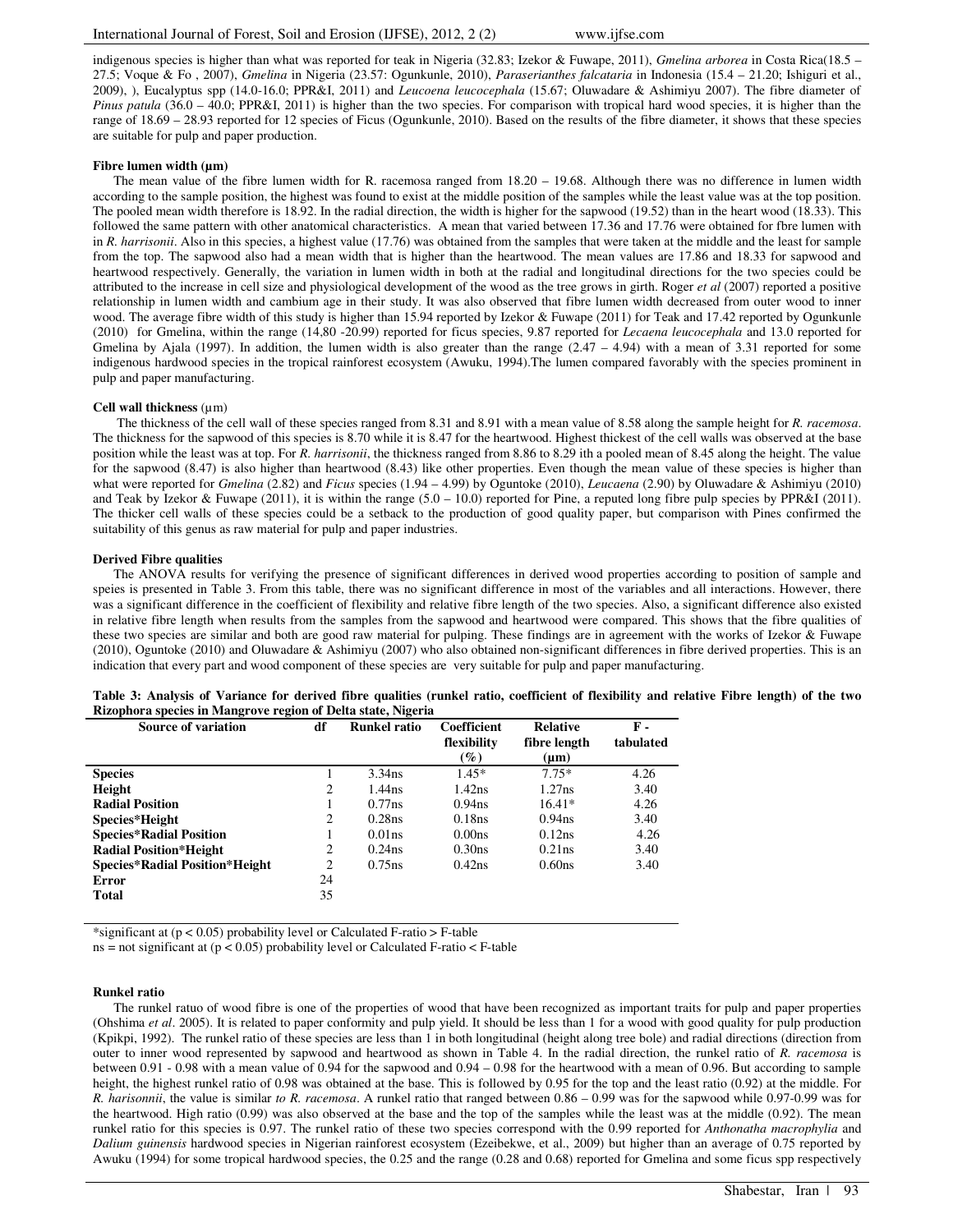## International Journal of Forest, Soil and Erosion (IJFSE), 2012, 2 (2) www.ijfse.com

(Ogunkunle, 2010), 0.59 for *Leucaena leucocephala* (Oluwadare & Ahimiyu, 2007), 0.79 for tropical Pine species (Ajala, 1997) and the 0.70 for *Dacryodes edulis* (Ajuziogu et al., 2010). These authors claimed that these species are suitable for pulp production since their runkel values are <1. In the same vein, these Rhizophora species are also suitable as raw material pulp and paper production.

| <b>Species</b>                                      | <b>Wood Properties</b> | <b>Radial Position</b> |               | Sampling Height(%)        |                        |                        |
|-----------------------------------------------------|------------------------|------------------------|---------------|---------------------------|------------------------|------------------------|
|                                                     |                        |                        | Base $(10\%)$ | <b>Middle</b><br>$(50\%)$ | <b>Top</b><br>$(90\%)$ | Pooled<br>Mean $(\% )$ |
| R racemosa                                          | Runkel Ratio (µm)      | Sapwood                | 0.975         | 0.922                     | 0.912                  | 0.936                  |
|                                                     |                        | Heartwood              | 0.981         | 0.924                     | 0.982                  | 0.962                  |
|                                                     |                        | Pooled mean            | 0.978         | 0.923                     | 0.947                  | 0.949                  |
| R. harrisonii                                       |                        | Sapwood                | 0.992         | 0.863                     | 1.000                  | 0.957                  |
|                                                     |                        | Heartwood              | 0.990         | 0.974                     | 0.987                  | 0.987                  |
|                                                     |                        | Pooled mean            | 0.991         | 0.919                     | 0.993                  | 0.972                  |
| Coefficient of<br>R. racemosa<br>flexibility $(\%)$ | Sapwood                | 52.023                 | 53.409        | 53.574                    | 53.002                 |                        |
|                                                     |                        | Heartwood              | 51.38         | 52.077                    | 51.034                 | 51.797                 |
|                                                     |                        | Pooled mean            | 51.701        | 52.743                    | 52.304                 | 53.340                 |
| R. harrisonii                                       |                        | Sapwood                | 49.521        | 54.498                    | 50.500                 | 51.506                 |
|                                                     |                        | Heartwood              | 50.439        | 50.929                    | 49.664                 | 50.344                 |
|                                                     |                        | Pooled mean            | 49.980        | 52.714                    | 50.082                 | 50.925                 |
| R. racemosa                                         | Relative Fibre Length  | Sapwood                | 47.845        | 49.861                    | 50.022                 | 49.247                 |
|                                                     | $(\mu m)$              | Heartwood              | 44.300        | 45.198                    | 44.999                 | 44.832                 |
|                                                     |                        | Pooled mean            | 46.073        | 47.530                    | 47.511                 | 47.053                 |
| R. harrisonii                                       |                        | Sapwood                | 53.54         | 55.488                    | 49.849                 | 52.959                 |
|                                                     |                        | Heartwood              | 46.237        | 49.587                    | 47.387                 | 47.737                 |
|                                                     |                        | Pooled mean            | 49.889        | 52.538                    | 48.618                 | 50.348                 |

# **Table 4: Runkel ratio, coefficient of flexibility and relative fibre length of the two species of Rhizophora in the study area.**

## **Coefficient of flexibility**

For wood to be eligible for pulping, its fibre must have adequate flexibility (Idu & Ijeomah, 2000). The values, as shown in Table 4, ranged from 0.57 – 0.53 along the tree height for *R. racemosa*, with the highest from the samples at the middle of tree height and the least at the base of the tree samples. The mean values of 0.53 and 0.54 were obtained for the sap and heartwood respectively. For *R. harisonii*, the coefficient of flexibility ranged from 0.50 to 0.53 along the tree height and 0.52 and 0.50 were got for the sapwood and heartwood respectively. The mean flexibility coefficient of these species is similar with the 0.51 obtained for *D. olivera* by Idu & Ijeomah (2000) and the 0.57 reported for *D. edulis* by Ajuziogu, et al (2010). Even though, the value is less than the 0.63 that was reported for L. leuucocephala by Oluwadare & Ashimiyu (2007), 0.79 reported for Gmelina and the range of 0.63- 0.79 for some Nigerian Ficus species (Ogunkule & Oladele, 2008; Ogunkunle, 2010), it is higher than the 0.24, 0.16 and 0.12 reported by Ezeibekwe et al (2009) for *D. bateri, A. macrophylla* and *D. guinensis* respectively and the 0.37 reported for *A. occidentale* (Ajuziogu, et al., 2010). So the mean coefficient of flexibility derived for these species (table 4) qualified them to be a good source of raw material for pulp and paper as it compared very well with some reported species for pulp manufacturing.

## **Relative fibre length**

Relative fibre length of wood is the ration of its length to its diameter. It gives a paper its ability to resist tearing. The values for this species are 49.25 for the base, 52.71 for the middle and 50.08 for the top samples for R. racemosa. The RFL of the sap wood is 51.51 while 50.34 were obtained for its heartwood. A pooled mean of 47.05 was derived for this species. Similarly, the values for *R . harisonii* are 49.89 (base wood), 49.89 (middle wood) and 49.62 (top wood). At the sapwood, the RFL is 52.96 while the amount for the heartwood stood at 47.79. In the work of Ogunkunle (2010), Gmelina had a higher RFL than the two species but the mean value for these species is within the range of 42.38 – 55.34 he reported for some hardwood Ficus species and higher than the range (32.63 – 46.37) reported for some indigenous fruit species of rainforest ecosystem, Nigeria (Ezebekwe, et al 2009).

By comparison, *R.racemosa* has the highest mean fibre diameter (36.08), Lumen width (18.92), cell wall thickness (8.58) coefficient flexibility (0.52) while, *R.harrisonii* has the lowest mean fibre diameter (34.36), Lumen width (17.55), cell wall thickness (8.41) and co-efficient flexibility (50.92). In addition, *R. racemosa* had the highest mean runkel ratio (0.97), relative fibre length (50.35) while *R.harrisonii* has the lowest mean runkel ratio (0.95), and relative fibre length of (47.04) as shown in Table 5. But when these characteristics were compared and DMRT adopted for mean separation where significant differences occurred, the result shows that there was no significant difference in the variables. So it indicates that the quality of the fibres from these species will be uniform adequate for utilization. the fact that the properties of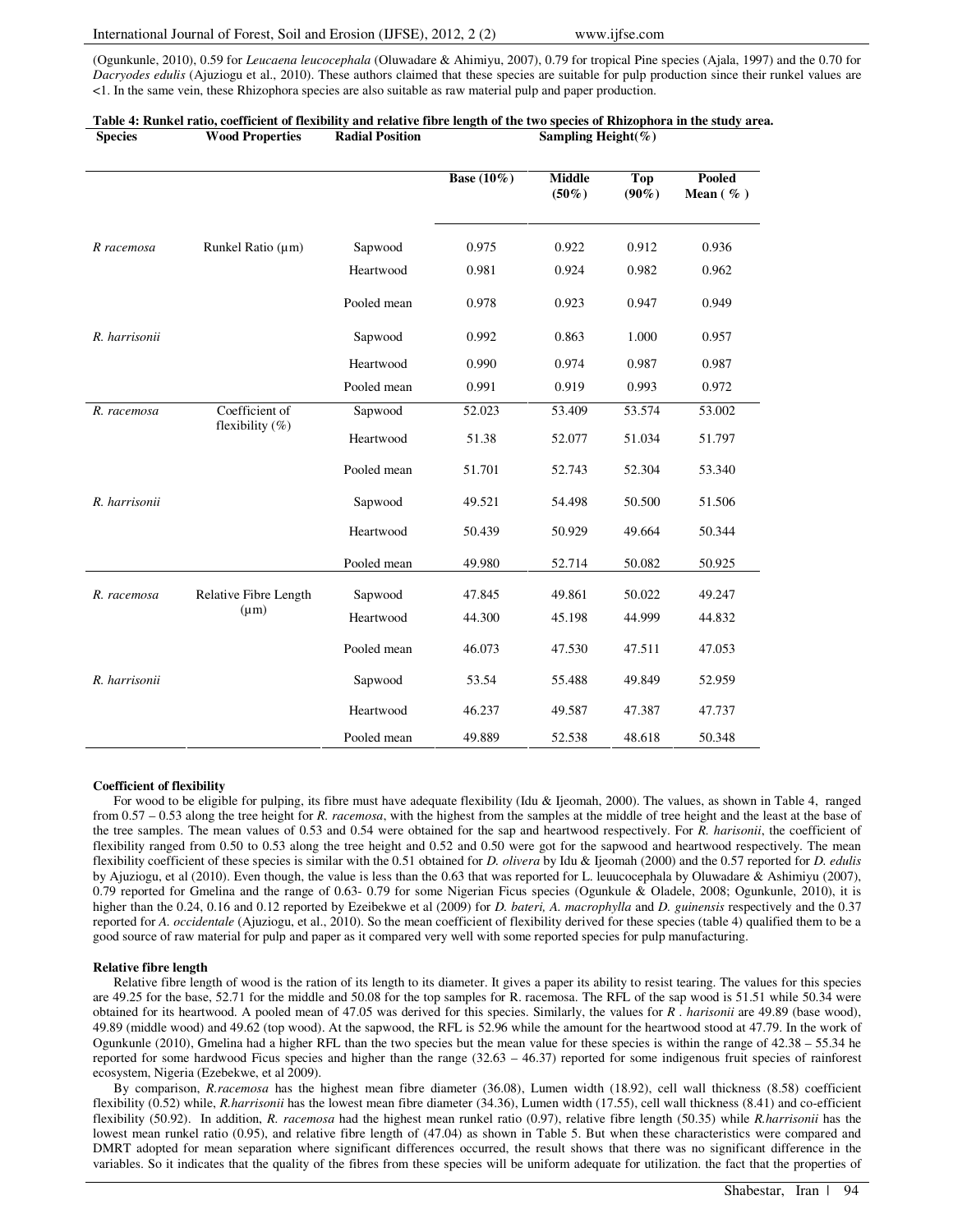these species were discovered to be closed to what were obtained for other wood species especially the temperate species like Pines, and hardwood species like Eucalypyus and Gmelina species adjudged the best for pulp and paper manufacturing further buttressed the importance of these mangrove species for puling. According to the criteria of PPR&I (2011), these species are in the category of medium fibre (1.4 – 10.0mm). These criteria stipulated that wood with fibre length of >10mm could be regarded as long fibre as in *Pinus species*, 2-10mm as medium fibre and < 2mm as short fibre wood.

| Table 5: Comparison of Fibre characteristics of the two Rhizophora species in the study area. |  |  |
|-----------------------------------------------------------------------------------------------|--|--|
|                                                                                               |  |  |

| Anatomical properties           | R.racemosa | R.Harrisonii | Remark |
|---------------------------------|------------|--------------|--------|
| Fibre length (mm)               | 1.6573     | 1.717        | ns     |
| Fibre diameter $(\mu m)$        | 36.0889    | 34.3609      | ns     |
| Lumen width $(\mu m)$           | 18.9227    | 17.5502      | ns     |
| Cell wall thickness $(\mu m)$   | 8.5831     | 8.4053       | ns     |
| <b>Runkel ratio</b>             | 0.9497     | 0.9686       | ns     |
| Co-efficient flexibility $(\%)$ | 52.3999    | 50.9255      | ns     |
| Relative fibre length (µm)      | 47.0378    | 50.3485      | ns     |

*Ns - ns = not significant at 95% probability level (p < 0.05)* 

#### **Conclusion and recommendation**

From the result of the analysis, *Rhizophora racemosa* and *Rhizophora harrisonii* can be used for pulp and paper production. It compared favourably with *G.arborea P.caribaea, and Tectona grandis* which are known to be the prime source of pulpwood in Nigeria. Based on its appreciable fibre lengths and runke ratio, the species is pulpable and can therefore be used in pulp and paper production. The trees of *R.racemosa* and *R.harrisonii* is recommended as a good material for pulp and paper making due to its appreciable fibre length and runkel ratio that is less than one (1) on the average. However, the utilization potentials of *R.racemosa* and *R.harrisonii* will be enhanced if its pulp is blended with other pulpable wood species like *Gmelina* and *Pinus caribaea* to achieve desirable pulp and paper yield.

#### **REFERENCES**

Adegbehin J O and Omijeh J E (1989) Raw materials for pulp and paper industry in Nigeria. Commonwealth Forestry Review 6 (1) 35-45.

Adegbehin J O and Nwaigbo L C (1992). Mangrove resources in Nigeria: Use and management. Nature Resources Vol. 26 (2):13-20

Adekanmbi O H and Ogundipe O (2009) Mangrove biodiversity in the restoration and sustainability of the Nigerian natural environment. Journal of Ecology and Natural Environment Vol. 1(3): 064-072.

Ajala O O (1997). Evaluation of wood and fibre characteristics of Nigerian grown Pinus carribaea, Department of Forest Resources Management, University of Ibadan, Ibadan, Nigeria.

Ajuziogu G C, Nzekwe U and Chukwuma H I (2010). Assessment of Suitability of Fibres of Four Nigerian Fruit Trees for Paper–Making, Bio-Research, Vol. 8, (2)

Akachukwu A E (2001).Study of reaction, among some wood feature in a hardwood species. Journal to Tropical Forest Resources, Vol.5: 72-85.

Akhtar A O (1994). Bio-pulping, An emerging technology for paper making.5th International Mycological Congress, August 14-21, Vancouver, Canada.

Akpofure E A and Ekeke B A (1995) Mangrove (Rhizophora racemosa) plantation established in the Niger Delta of Nigeria. Nigerian Journal of Agricultural Teachers' Education. Vol. 2, 195 – 198,

Awaku F A (1994). Anatomical properties of Afina [Strombosia glaucescens, var Lucida (J. Leonard)]. Ghana Journal of Forestry, Vol.1, 30-33.

DeBell D S, Singleton R, Harrington C A and Gartner B L (2002). Wood density and fiber length in young populus stems:relation to clone, age, growth rate, and pruning. Wood and Fiber Science, Vol. 34 (4):

Dinwoodie J M (2000).The influence of extractive on tree properties California reed wood Sesquoia sempervirens. Journal institute of Wood Science 8, 14-34.

Ezeibekwe I O, Okeke SE, Unamba C I N and Ohaeri J C (2009). An Investigation into the Potentials of Dactyladenia bacteri; Dialum guineense; and Anthonota macrophylia for Paper Pulp Production. Report and Opinion, 1(4): 18-25

Famuyide O O and Adejoba O R (2004). Non-wood fibres, an Alternative to fibres supply. A Publication of the Association of Wood and Paper Technology Students, Department of Resources Forestry, University of Ibadan, Ibadan, Nigeria, 68p.

Frimpong-Mensah F (1992). Wood quality variation in the trees of some endemic Tropical species. In: Association pour la Reserche sur le bois en Larraine (Ed) All Division 5 Conference "Forest Product" Working Session Vol. 1, Nancy, France.

Idu M and Ijomah J U (2000). Wood anatomy of some savannah Fabaceae species: Dimensional variation in fibre and vessel element of Daniellia oliverii (Rolfe) Hutch & Dalz. Indian Forester. 126 (2): 149 – 153.

Ishiguri F, Eizawa J, Saito Y, Iizuka K, Yokota S, Priadi D, Sumiasri N and Yoshizawa N (2007). Variation in the wood properties of Paraserianthes falcataria planted in Indonesia. IAWA J. 28: 339–348.

Ishiguri F, Hiraiwa T, Iizuka K, Yokota S, Priadi D, Sumiasri N and Yoshizawa N (2009). Radial variation of anatomical characteristics in paraserianthes falcataria planted in indonesia. IAWA Journal, Vol. 30 (3), 2009: 343–352

Izekor D N and Fuwape J A (2011). Variations in the anatomical characteristics of plantation grown Tectona grandis wood in Edo State, Nigeria. Arch. Appl. Sci. Res., 3 (1): 83-90

Gbadamosi J O (2001) Evaluation of the structure of pulp and paper industry. Nigeria Journal of Forestry, Vol. 20 (3): 45-49.

Haygreen J G and Bowyer J L (1982). Forest product and Wood Science. An introduction pub., Iowa State University press, Iowa, USA 495p.

Jang H F, Weign G, Set R and Wu C B (2002). The effect of Fibril angle on the traverse collapse of paper making fibres. Paperi ja puu 84 (2): 112-1115.

Jorge F, Quilho T and Pereira H (2000).Variability of fibre length in wood and bark in Eucalyptus globules. IAWA Journal, Vol.21 (1): 41-48.

Kpikpi WM (1992). Wood structure and paper making potentials of Ricinodendron heudelotii and Albizia zygia in relation to Gmelina arborea in Nigerian. Journal of Botany, 5: 41-50.

Migneault S, Koubaa A, Erchiqui F, Chaala A, Englund K, Krause C and Wolcott M (2008). Effect of Fiber Length on Processing and Properties of Extruded Wood-Fiber/HDPE Composites. Journal of Applied Polymer Science, Vol. 110, 1085–1092.

Monteoliva S, Senisterra G, Marquina J L, Marlats R M and Ciocchini G R (2002). Clones de sauce, longitud de fibras en su madera. Rev. FCA UNCuyo, Tomo XXXIV, (2): 49–56.

Monteoliva S, Senisterra S and Marlats R (2005). Variation of wood density and fibre length in six willow clones (Salix species). IAWA Journal, Vol. 26 (2), 2005: 197–202.

Muller-landau M (2004). Interspecific and intersite variation in wood specific gravity of tropical trees. Biotropica 36, 20-32.